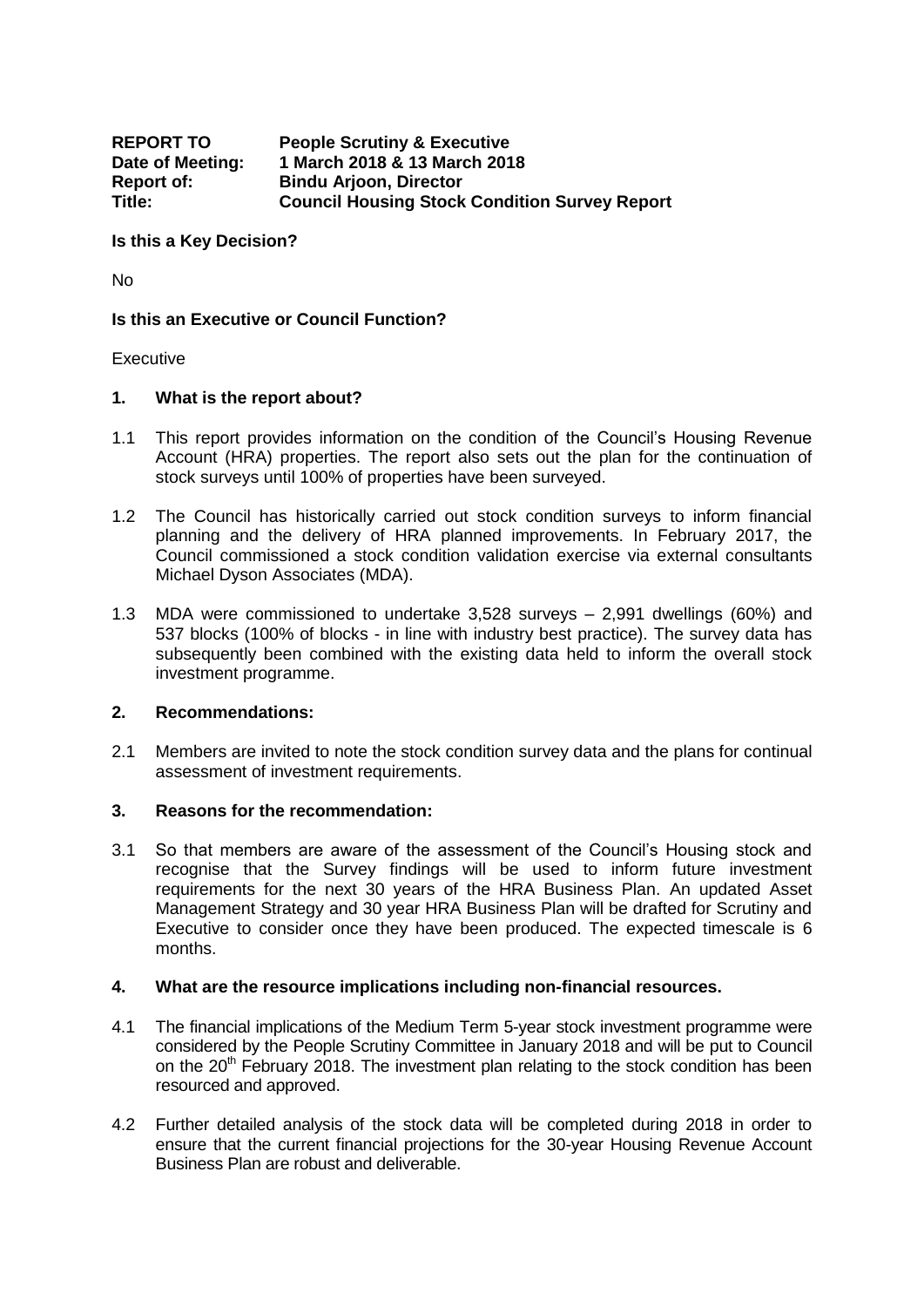4.3 Stock condition surveys delivered internally will commence in April 2018 and will form the basis of the continual updating of the Council's stock condition database towards 100% survey completions and will have a picture of our entire stock.

# **5. Section 151 Officer comments:**

5.1 The stock condition surveys provides vital information to help tailor the HRA medium term financial plan. The information enables limited resources to be targeted to deliver the most effective programme of improvements possible. The latest medium term financial plan and capital programme will be presented to Council for approval on 20 February 2018.

# **6. What are the legal aspects?**

None identified by the housing team.

# **7. Monitoring Officer's comments:**

It is the Monitoring Officers view that working towards a 100% stock condition survey is a very positive step. Having good knowledge of the condition of our stock will lead to targeted spend such that it may reduce the number of civil claims received. Otherwise, this report raises no issues for the Monitoring Officer.

## **8. Report details:**

# **8.1 Background – Housing Stock Profile**

- 8.1.1 The Council has historically carried out stock condition surveys to inform financial planning and the delivery of HRA capital improvements. Approximately 30% of the Council's housing stock had been surveyed with the corresponding results being used to determine investment decisions and financial planning prior to 2017. Where full stock survey data is not held for properties, cloned data is used for cost projections.
- 8.1.2 In February 2017, the Council commissioned a stock condition survey and validation exercise via external consultants Michael Dyson Associates (MDA). The intention of the commission was to substantially increase the number of properties surveyed, from 30% to 64%, and to project the financial investment requirements for the 30 year HRA Business Plan. As a direct consequence of the additional surveys, the amount of held cloned data would be correspondingly reduced providing a more robust data set.
- 8.1.3 The Council owned housing stock breakdown at the point of the MDA Survey (2017), is detailed below:

| <b>Archetype Name</b>                       | <b>Number</b><br>0f | Total<br>$%$ of |
|---------------------------------------------|---------------------|-----------------|
|                                             | <b>Properties</b>   | <b>Stock</b>    |
|                                             |                     |                 |
| <b>Pre-1945 Small Terrace Houses</b>        | 107                 | 1.94%           |
| Pre-1945 Large Terrace/Semi Detached Houses | 716                 | 13.00%          |
| All other Pre-1945 Houses                   | 111                 | 2.02%           |
| 1945-1964 Houses                            | 587                 | 10.66%          |
| 1965-1974 Houses                            | 40                  | 0.73%           |
| Post 1974 Houses                            | 292                 | 5.30%           |
| Non-Traditional - All Houses                | 267                 | 4.85%           |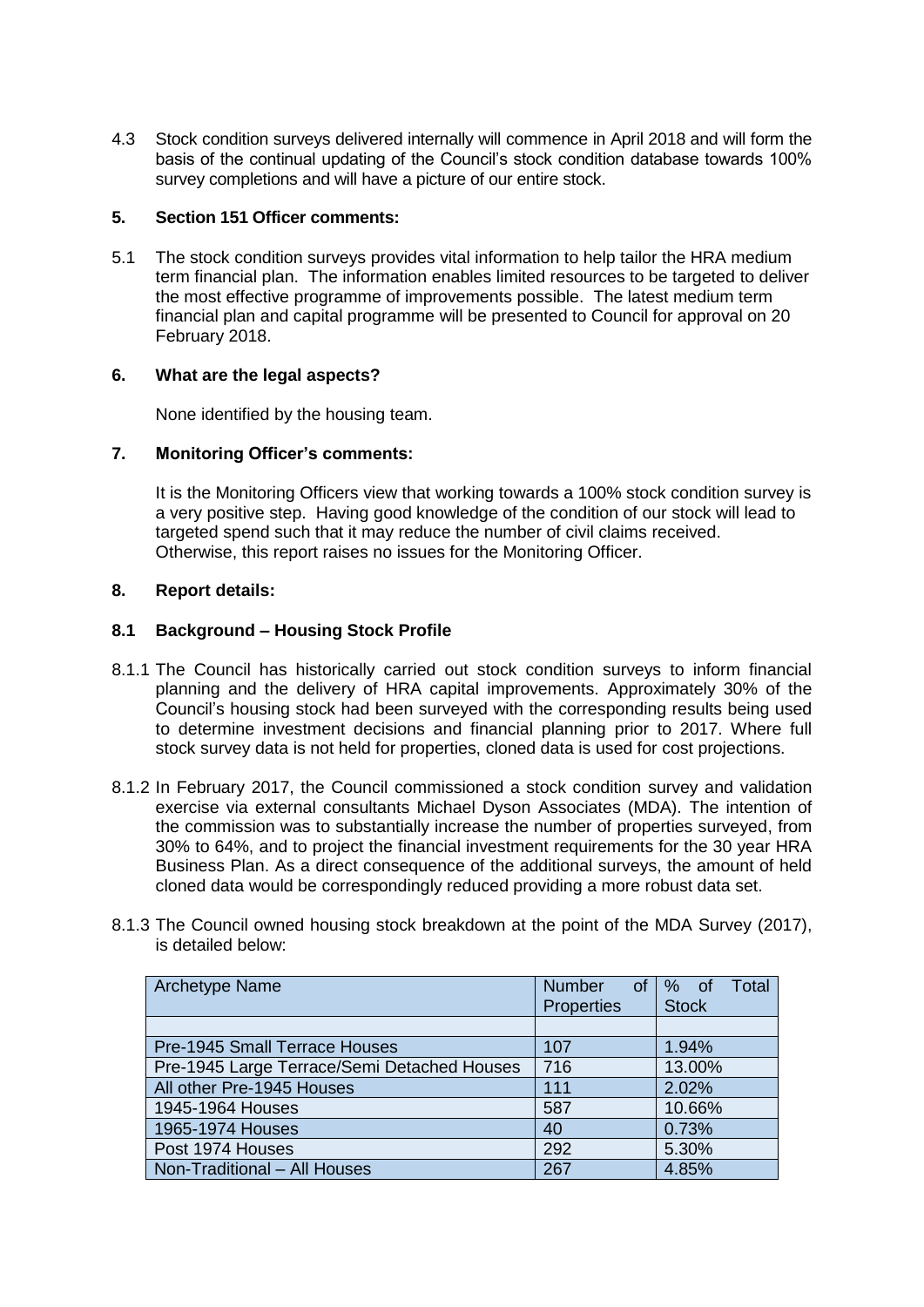| Pre1945 Flats (Low-Rise)   | 52    | 0.94%  |
|----------------------------|-------|--------|
| Post 1945 Flats (Low-Rise) | 2,238 | 40.64% |
| <b>Medium Rise Flats</b>   | 296   | 5.37%  |
| <b>Bungalows</b>           | 263   | 4.78%  |
| <b>Block</b>               | 537   | 9.77%  |
|                            |       |        |
| Total                      | 5,506 | 100%   |

8.1.4 The most common Archetype within the stock is post 1945 flats with over 40% of properties within this category. The second most prevalent Archetype is Pre-1945 Large Terrace/Semi Detached Houses with 13% of properties within this category. The least prevalent Archetype is 1965-1974 Houses with just 0.73% of properties within this category.



8.1.5 In line with the commissioned project, MDA surveyed 3,528 properties (64%) of the 5,503 assets. The following table shows the breakdown of properties and blocks and includes the number of surveys completed for each Archetype.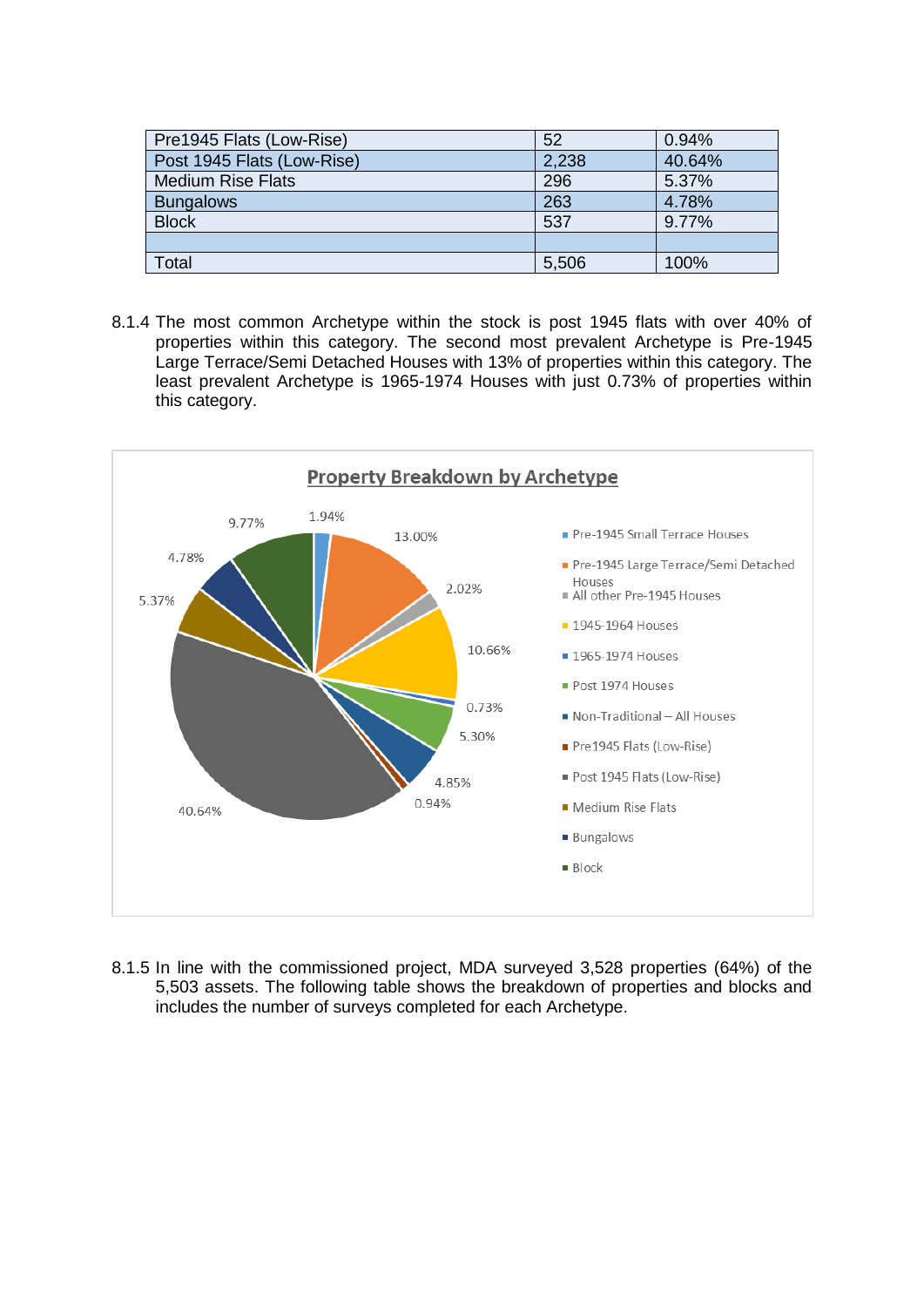| <b>Archetype Name</b>                                       | Number of<br><b>Properties</b> | % of Total<br><b>Stock</b> | Surveyed<br><b>Assets</b> | % Surveyed |  |
|-------------------------------------------------------------|--------------------------------|----------------------------|---------------------------|------------|--|
|                                                             |                                |                            |                           |            |  |
| Pre-1945 Small Terrace<br><b>Houses</b>                     | 107                            | 1.94%                      | 52                        | 48.60%     |  |
| Pre-1945<br>Large<br>Terrace/Semi Detached<br><b>Houses</b> | 716                            | 13.00%                     | 451                       | 62.99%     |  |
| Pre-1945<br>All<br>other<br><b>Houses</b>                   | 111                            | 2.02%                      | 66                        | 59.46%     |  |
| 1945-1964 Houses                                            | 587                            | 10.66%                     | 353                       | 60.14      |  |
| 1965-1974 Houses                                            | 40                             | 0.73%                      | 19                        | 47.50      |  |
| Post 1974 Houses                                            | 292                            | 5.30%                      | 170                       | 58.22%     |  |
| <b>All</b><br>Non-Traditional<br><b>Houses</b>              | 267                            | 4.85%                      | 147                       | 55.06%     |  |
| (Low-<br>Pre1945 Flats<br>Rise)                             | 52                             | 0.94%                      | 27                        | 51.92%     |  |
| Post 1945 Flats (Low-<br>Rise)                              | 2,238                          | 40.64%                     | 1,353                     | 60.46%     |  |
| <b>Medium Rise Flats</b>                                    | 296                            | 5.37%                      | 188                       | 63.51%     |  |
| <b>Bungalows</b>                                            | 263                            | 4.78%                      | 166                       | 63.12%     |  |
| <b>Block</b>                                                | 537                            | 9.77%                      | 536                       | 99.44%     |  |
|                                                             |                                |                            |                           |            |  |
| Total                                                       | 5,506                          | 100%                       | 3,528                     | 64.05%     |  |

8.1.6 The survey scope included internal and external elements of the buildings, communal areas, garages, outbuildings, balconies, hardstanding's and balconies. Whilst some areas of the MDA survey lacked the detail required for effective forecasting, validation of the data alongside the 30% data already held by the Council has ensured that a robust approach has been taken to building component evaluation and subsequently ensured an accurate approach to our major programmed work going forward.

# **8.2 Survey Results**

- 8.2.1 Analysis of the stock condition survey results confirms that the overall planned maintenance costs over the next 5 years of the business planning period are £37.3m. These programmed cost projections have been built into the HRA Business Plan for the period 2018/19 to 2021/22 and were approved at the meeting of People Scrutiny Committee on 4th January 2018. The full Medium Term Financial Plan for 2018 – 2022 is detailed at Appendix 1.
- 8.2.2 Validation of the MDA and Council data continues and will be completed for each stock component within the next twelve months. The validation will inform future budget planning and planned maintenance investment programmes to ensure that the 30 year HRA Business Plan accurately forecasts the investments requirements. The process of validation includes the assessment of all surveyed data, reviews of responsive maintenance reports, and replacement of the 40% cloned data with full survey reports. Stock condition surveys delivered internally will commence in April 2018 and will form the basis of the continual updating of the Council's stock condition database towards 100% survey completions.
- 8.2.3 The current financial projections for City Council Wards are detailed below.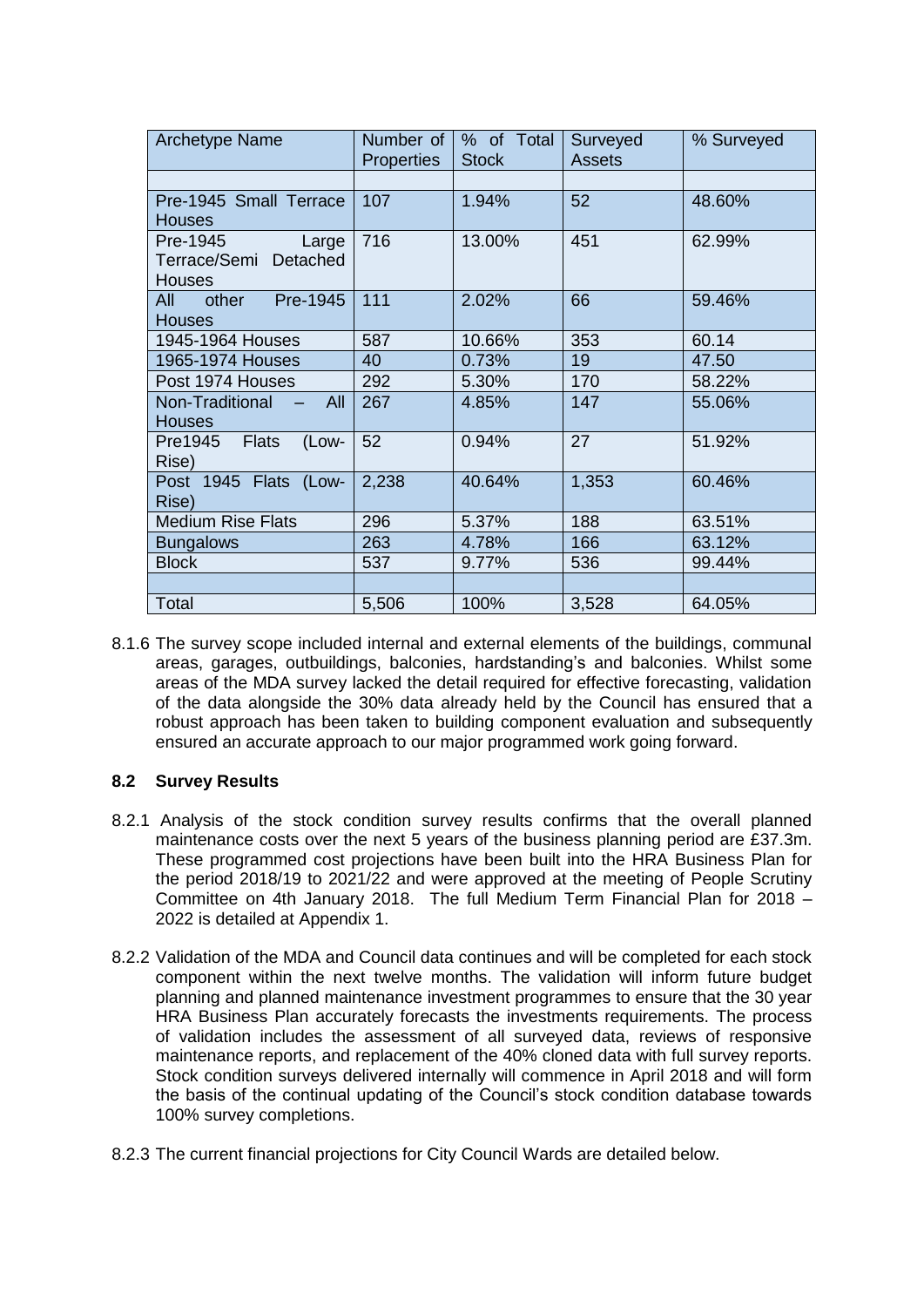| Ward                              | <b>Dwellings</b> | <b>Blocks</b> | 30<br>Year<br>Planned<br>Maintenance<br>Costs | Average<br>Planned<br>Maintenance<br>Costs |  |
|-----------------------------------|------------------|---------------|-----------------------------------------------|--------------------------------------------|--|
| Alphington                        | 202              | 15            | £7,382,059                                    | £36,545                                    |  |
| & St<br>Duryard<br><b>James</b>   | 59               | 6             | £2,565,892                                    | £43,490                                    |  |
| <b>Exwick</b>                     | 266              | 26            | £9,337,982                                    | £35,105                                    |  |
| <b>Heavitree</b>                  | 341              | 48            | £12,356,183                                   | £36,235                                    |  |
| Mincinglake<br>&<br>Whipton       | 1118             | 130           | £40,029,250                                   | £35,804                                    |  |
| <b>St</b><br>Newton &<br>Leonards | 195              | 30            | £6,527,547                                    | £33,475                                    |  |
| Pensylvania                       | 294              | 62            | £10,970,968                                   | £37,316                                    |  |
| Pinhoe                            | 155              | 0             | £5,910,737                                    | £38,134                                    |  |
| Priory                            | 1117             | 80            | £37,953,978                                   | £33,978                                    |  |
| <b>St Davids</b>                  | 426              | 68            | £14,764,368                                   | £34,658                                    |  |
| <b>St Loyes</b>                   | 293              | 37            | £10,373,445                                   | £35,404                                    |  |
| <b>St Thomas</b>                  | 144              | 7             | £4,898.953                                    | £34,021                                    |  |
| Topsham                           | 359              | 28            | £13,590,131                                   | £37,856                                    |  |
| Total                             | 4969             | 537           | £176,661,493                                  | £35,552                                    |  |

- 8.2.4 Due to stock numbers, Mincinglake & Whipton has the highest overall planned maintenance costs with over £40m identified. However, the highest average planned maintenance costs are for properties in Duryard & St James with £43,490 per property being identified over the 30-year Business Plan life – 19% higher than the overall planned maintenance average costs. This higher average is due to the inclusion of the block costs and lift renewal costs averaged across a relatively small number of properties.
- 8.2.5 The MDA stock survey projected planned maintenance costs over the 30-year Business Planning period as £176,661,493 which equates to an average of £35,552 per property. This can be further defined as £1,185 per property per year. Industry comparators typically report average planned maintenance costs over a 30-year period to range between £25k-£30k per property. It is evident that the age profile and condition of the Council's housing stock have contributed to the higher than average planned maintenance costs. However, the current re-procurement of all planned maintenance contracts will secure improved value for money and will reduce the average costs – a new procurement and commissioning platform will be in place by the end of the second quarter 2018.

## **8.3 Decent Homes Standard**

- 8.3.1 The Decent Homes Standard is a technical standard for public housing introduced by the Government in 2001 aimed at improving council and housing association homes to bring them all up to a minimum standard by 2010. It underpinned the original Decent Homes Programme which aimed to provide a minimum standard of housing conditions for all those who are housed in the public sector.
- 8.3.2 Local authorities were required to set out a timetable under which they would assess, modify and, where necessary, replace their housing stock according to the conditions laid out in the standard. The criteria for the standard are as follows: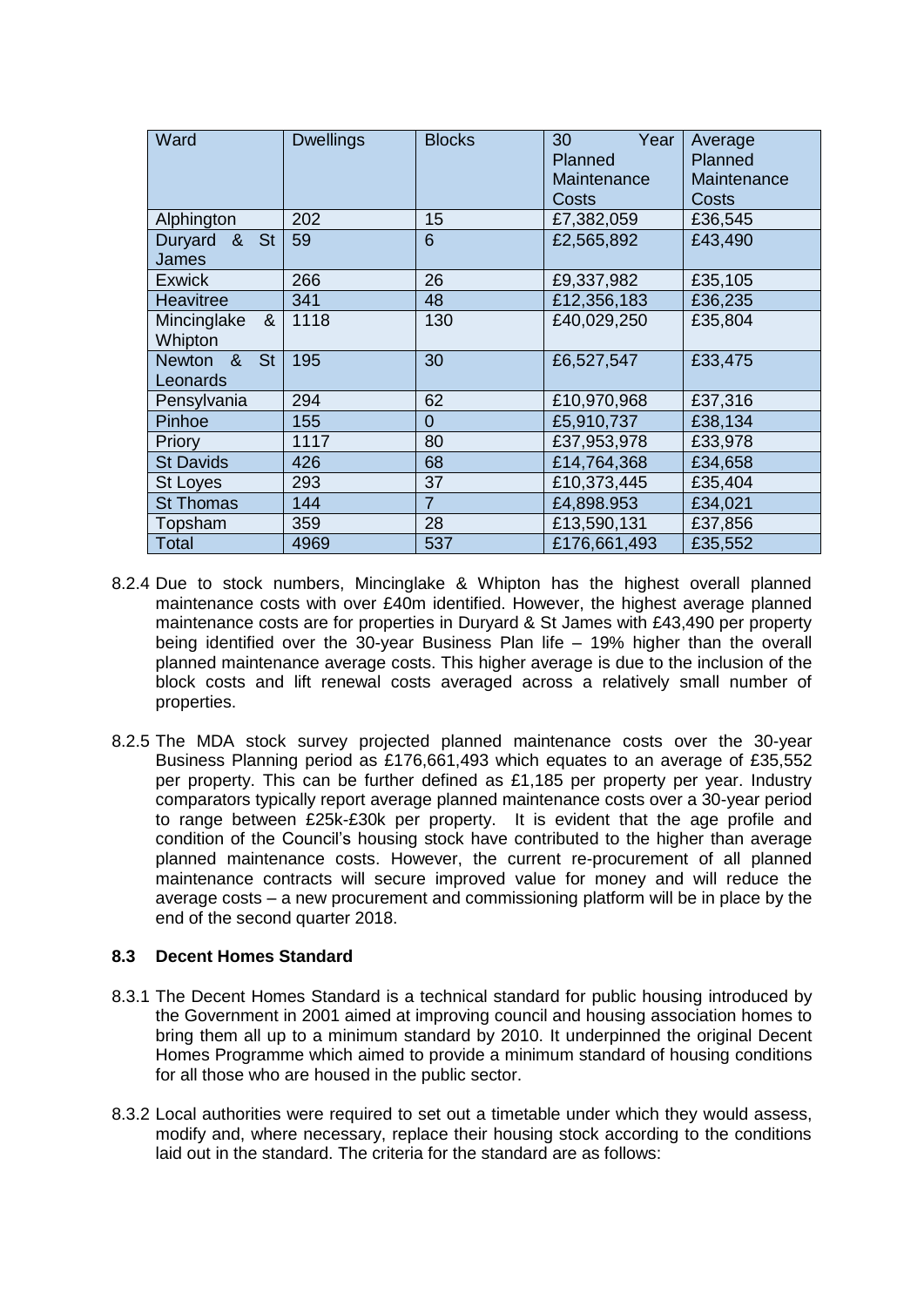- It must meet the current statutory minimum standard for housing this previously related to the Fitness Standard but has subsequently been amended to reflect the Housing Health and Safety Rating System (HHSRS)
- It must be in a reasonable state of repair
- It must have reasonably modern facilities and services
- It must provide a reasonable degree of thermal comfort
- 8.3.3 It must be recognised that component lifespans have a significant impact upon the ever-changing level of 'decent homes' within any stock portfolio. At any given time, a snap shot of decency may include for items which have already been covered by programme component renewals therefore discounting the need for any additional level of expenditure in this regard.
- 8.3.4 There is currently no formal Government audit of achievement against the Decent Homes Standard but individual local authorities and Registered Providers maintain records. Currently, 2% of the Council's housing properties fail to meet the Decent Homes Standard. Comparison of this performance across benchmarking groups would place this as Median Quartile performance. The Council is currently experiencing higher than average levels of tenant refusals for property upgrades which adversely affects our performance. We have now initiated more comprehensive tenant engagement processes to address this.
- 8.3.5 The non-decent properties have been prioritised for remedial work both work currently underway and work in the 2018/19 planned programme. The Medium Term Investment Plan is resourced to address all Decent Homes Standard requirements and forms the core focus for planned maintenance programme planning.

## **8.4 Non-Traditional Properties**

8.4.1 The housing stock includes 409 non-traditionally constructed properties including Cornish Units, Dorran and Wimpy No-Fines properties. 41 of the non-traditional properties have had external improvements completed and more detailed surveys will be completed during 2018 of the remaining properties to inform investment planning.

## **8.5 Energy Efficiency**

*2030.*

8.5.1 In terms of the energy efficiency of the housing stock, previous investment programmes have positively contributed to delivery of current Government targets (achievement of higher Bands and higher Rating Points) – *As many fuel-poor homes as is 'reasonably practicable' will be retrofitted to a minimum energy performance certificate (EPC) rating of E by 2020, of D by 2025, and of C by* 

| <b>EPC SAP Band</b> | <b>SAP Rating Points</b> | <b>Property Numbers</b> |
|---------------------|--------------------------|-------------------------|
| <b>Band A</b>       | 92-100 (Most efficient)  | 14                      |
| <b>Band B</b>       | 81-91                    | 154                     |
| Band C              | 69-80                    | 3221                    |
| Band D              | 55-68                    | 1244                    |
| Band E              | 39-54                    | 156                     |
| Band F              | 21-38                    | 89                      |
| <b>Band G</b>       | 1-20 (Least efficient)   | 32                      |

Energy Efficiency Current Property Ratings: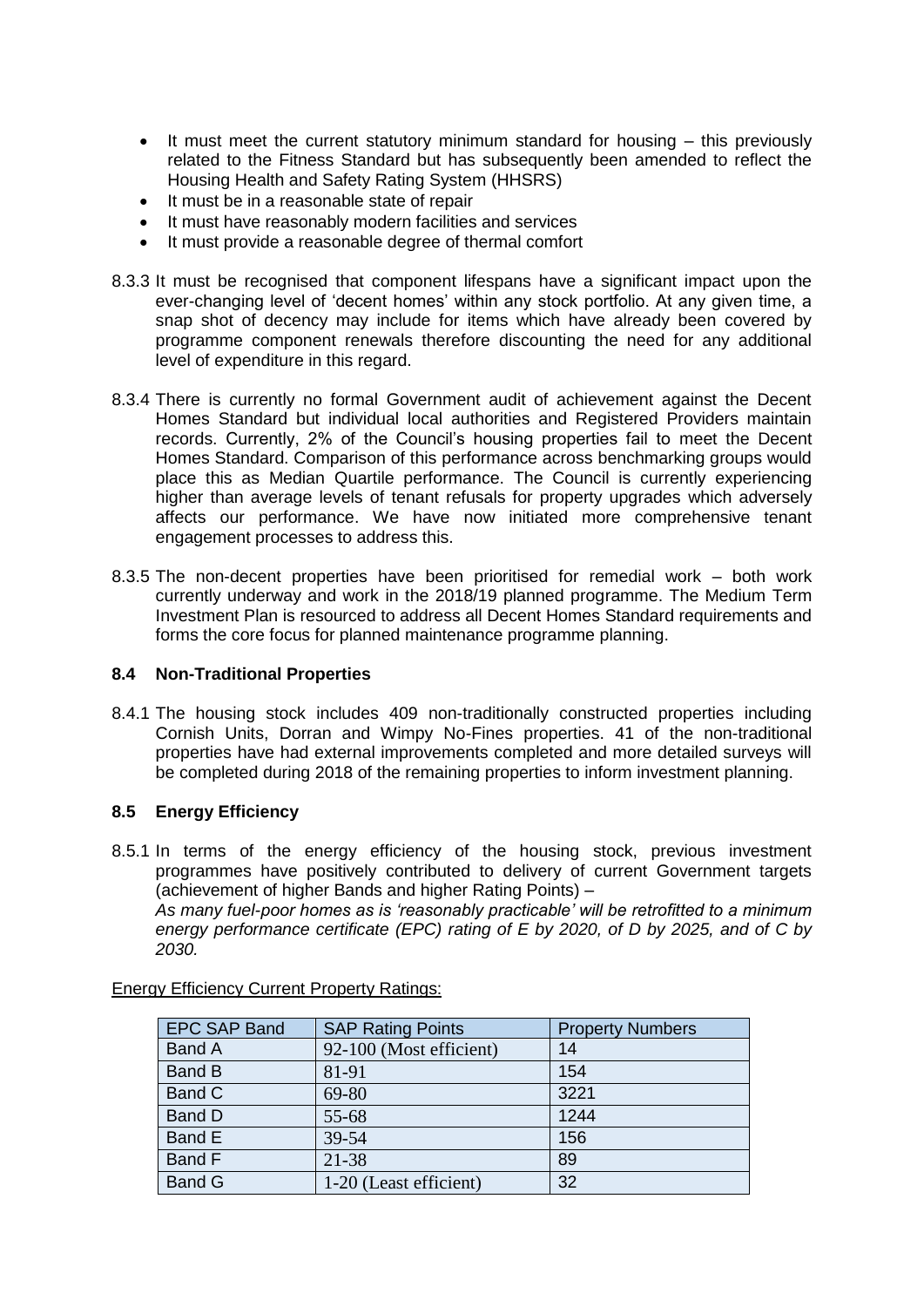8.5.2 As detailed in the table above, achievement of the 2020 target (SAP E) and the 2025 target (SAP D) will be delivered as part of the planned property upgrades. Achievement of the 2030 target (SAP C) will require more structured investment planning and this will be modelled during 2018. When compared to benchmark organisations, the current stock average SAP of 70.5 is above industry comparators of 66.9.

## **8.6 Housing Stock Viability Analysis**

- 8.6.1 Alongside the stock condition survey analysis, during 2018 we will also carry out a full asset viability review of the Council's stock. The viability modelling is intended to inform the Council's investment strategy by being based on an active asset management approach where the Council seeks to make investment decisions that are informed by an understanding of the financial performance of the stock, and the extent to which it delivers the Council's social housing objectives. In this way decisions can strengthen the Business Plan and contribute to meeting the Council's policy objectives around the provision of social housing.
- 8.6.2 The viability analysis exercise is to produce income and expenditure projections for each property and block over a defined investment period, including demand data. From this it is possible to identify the stronger and weaker performing assets within the stock. When combined with data on the external housing market, and data on the socio economic context, the results of this work can inform decision making on where best to target other initiatives, such as small scale regeneration, disposals or redevelopment.
- 8.6.3 The Viability Model will classify properties as one of the following:
	- Red high risk and/or in low demand, requiring higher than average levels of reinvestment in order to maintain in good lettable condition
	- Amber peripheral performers, requiring further investigation in order to be reclassified as either red or green
	- Green in high demand, requiring average or below average levels of re-investment.
- 8.6.4 Input from the Council's Housing Development Team will be a critical element of the viability modelling particularly where re-development, disposal or regeneration is a potential option.

## **8.7 Summary**

- 8.7.1 The accelerated stock survey programme has successfully delivered increased (60%) stock data to inform planned maintenance programmes. The MDA data, combined with the historic Council data provides a robust platform for investment planning purposes. A critical element of the future effective delivery of the planned maintenance programme is the current re-procurement of contracts. Whilst the Council's average planned Maintenance costs are higher than average at present, an improved commissioning strategy will deliver greater efficiencies and improved value for money during 2018/19 and beyond.
- 8.7.2 Survey results offer assurance that the levels of investment required are deliverable in both the medium (5-year) and long (30-year) terms. More detailed analysis will be completed to further define the long term investment needs, primarily informed by the over-writing of the current 40% cloned data. Internally delivered stock condition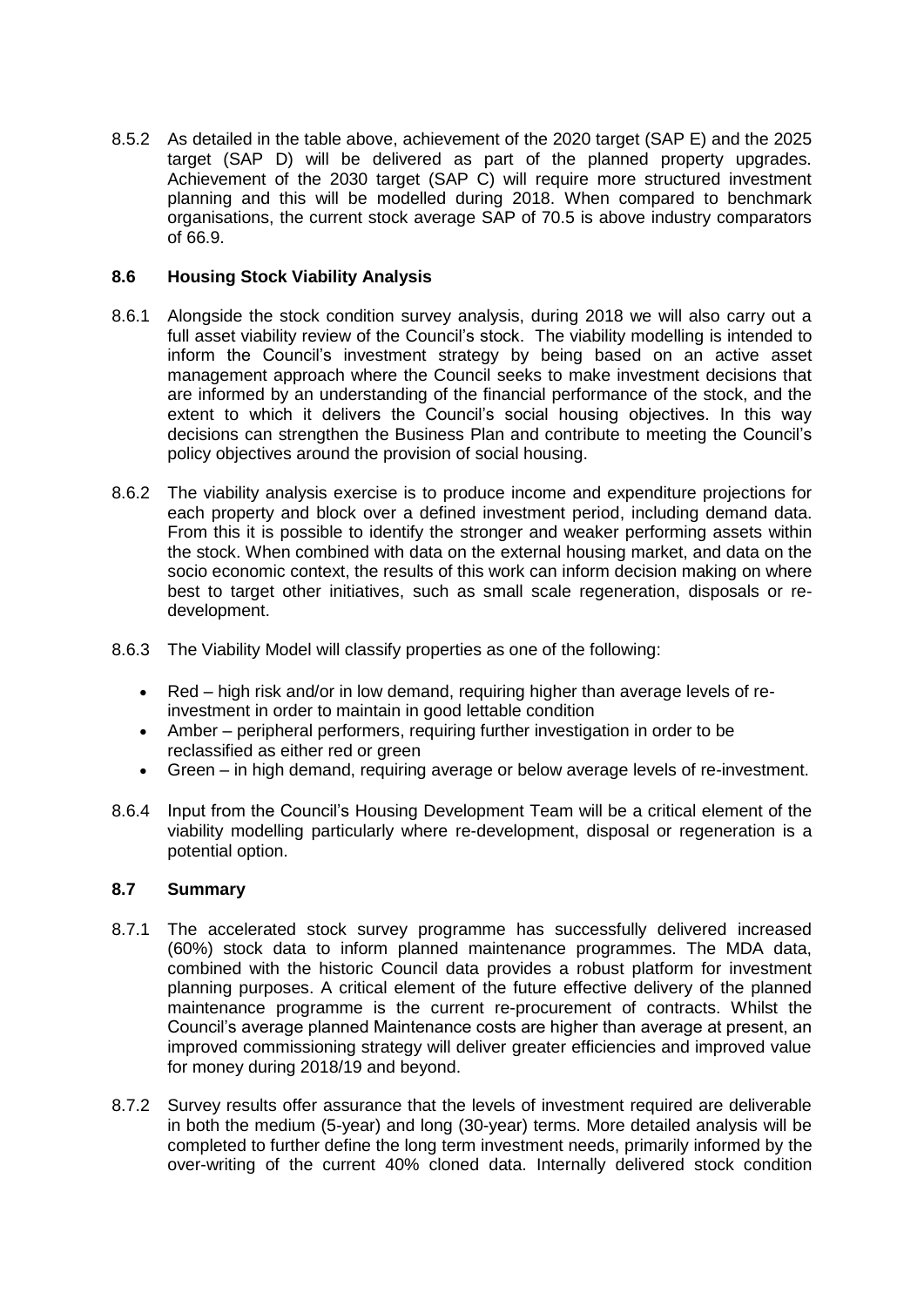surveys, commencing in April 2018, will form the basis of the continual updating of the stock data which, in turn, will establish total assurance of financial projections.

- 8.7.3 Current Decent Homes Standard failures (2%) are consistent with comparator organisations (Medium Quartile) and have been targeted for urgent remedial work. The agreed 2018 – 2022 Medium Term Financial Plan provides the required resources to address stock investment needs.
- 8.7.4 The Council is well-placed to deliver the Government's energy efficiency targets for 2020 (SAP E) and 2025 (SAP D). Longer term investment planning will address the 2030 (SAP C) target.
- 8.7.5 Stock viability assessment of the Council's housing revenue account portfolio will complement the stock condition data analysis, inform the emerging Asset Management Strategy and ensure that active asset management principles are applied to investment decisions.

## **9. How does the decision contribute to the Council's Corporate Plan?**

- 9.1 The content of this report is consistent with the corporate objective of delivering high quality, value for money services.
- 9.2 Much of the planned works will assist in increasing the thermal comfort of the properties thus reducing fuel bills and assisting in the Councils aspirations to reduce fuel poverty.

### **10. What risks are there and how can they be reduced?**

10.1 The primary risk is that we fail to resource the investment needs for the housing stock and properties fail to meet the Decent Homes Standard. This risk is significantly mitigated against given the currently resourced and approved Medium Term Financial Plan which will deliver all investment needs.

### **11. What is the impact of the decision on equality and diversity; health and wellbeing; safeguarding children, young people and vulnerable adults, community safety and the environment?**

11.1 Planned programmes of works may occasionally require the decanting of vulnerable tenants in the short term. This process will be carefully managed to keep the disruption to a minimum. A focus on the quality of our properties and service delivery is likely to have a beneficial impact on Council tenants and leaseholders, a number of whom have protected characteristics or are vulnerable in the long term. All stock viability decisions will be mindful of equality, diversity, health and wellbeing impact.

### **12. Are there any other options?**

12.1 Options in relation to alternative planned programmes of investment and/or stock viability will be reported separately as required.

Bindu Arjoon **Director**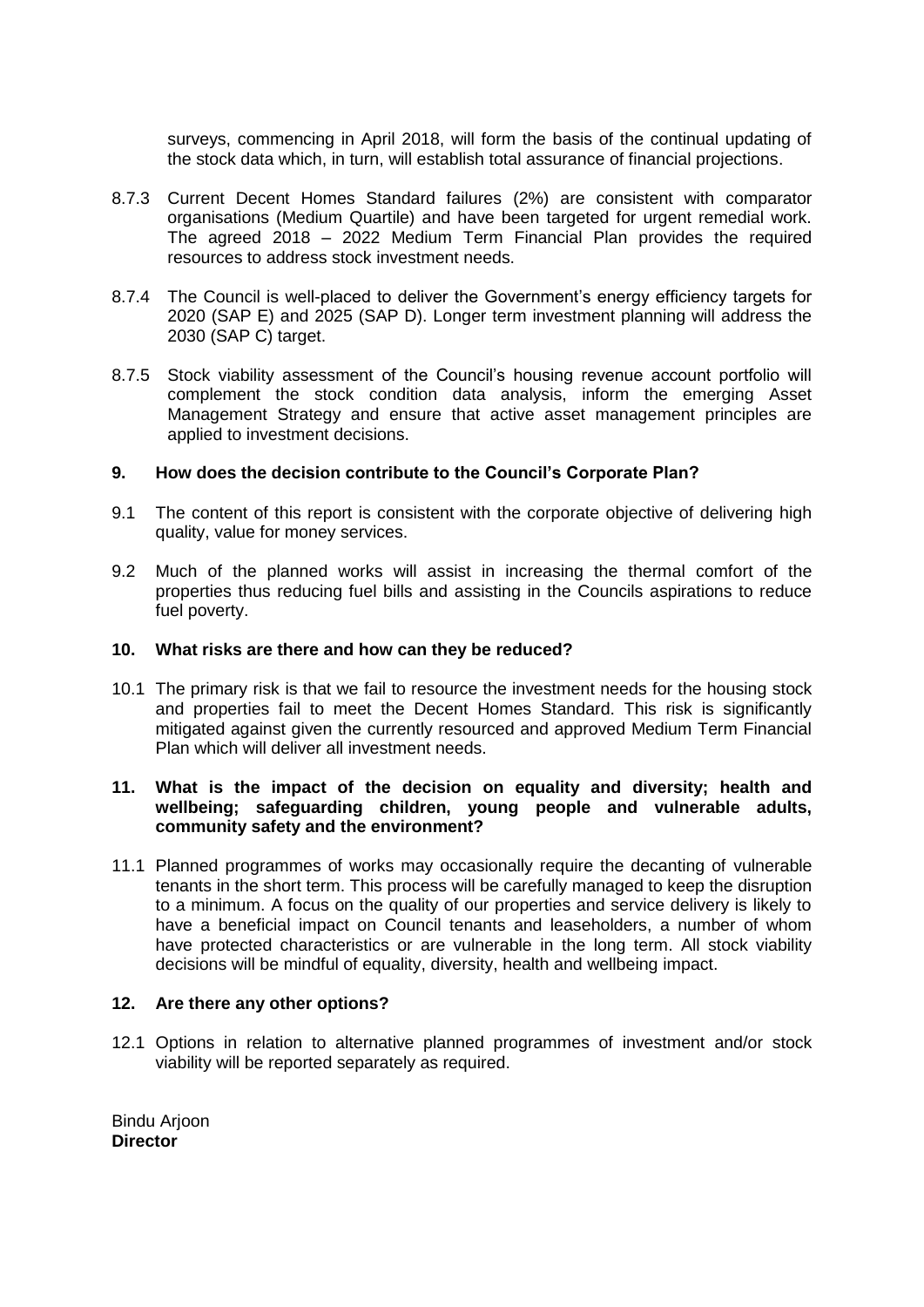## **Local Government (Access to Information) Act 1972 (as amended) Background papers used in compiling this report:-** None

Contact for enquires: Democratic Services (Committees) Room 2.3 01392 265275